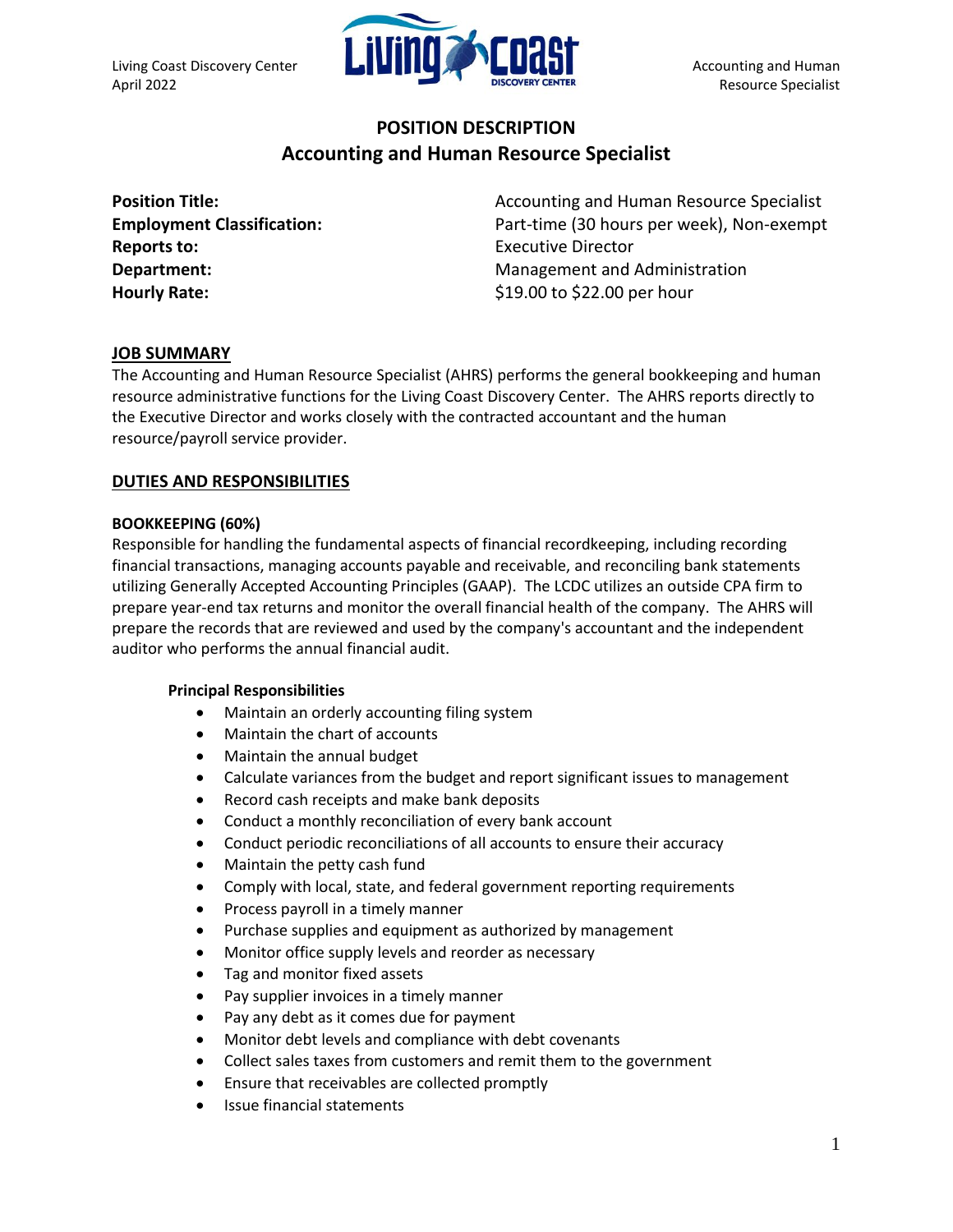

- Prepares reports for the external accountant to create the company's financial statements
- Assemble information for external auditors for the annual [audit](http://www.accountingtools.com/definition-audit)
- Calculate and issue financial analysis of the financial statements
- Provide clerical and administrative support to management as requested

#### **HUMAN RESOURCES AND PAYROLL (20%)**

Assist with the administration of the day-to-day operations of human resource and payroll duties. Perform the responsibilities in part, of all of the following functional areas: payroll, departmental development, employee relations, training and development, benefits, compensation, organizational development, executive administration, and employment.

#### **Principal Responsibilities**

- Process payroll
- Conduct benefits enrollment for new employees
- Verify I-9 documentation
- Submit the online investigation requests and assists with new employee background checks
- Reconcile the benefits statements
- Perform payroll/benefit-related reconciliations to General Ledger and other accounts
- Conduct audits of various payroll, benefits or other HR programs
- Update HR spreadsheet with employee change requests and processes paperwork
- Assist with processing of terminations
- Assist with the preparation of the performance review forms
- Assist HR Director with various research projects and/or special projects
- Assist with recruitment and interview process
- Schedule meetings and interviews as requested by HR Manager
- File papers and documents into appropriate employee files
- Prepare new employee files
- Perform customer service functions by answering employee requests and questions
- Perform other duties as assigned

## **ADMINISTRATIVE SUPPORT (20%)**

Provide highly responsible administrative support to the senior staff and management team. Develop and maintain specialized office procedures, files and systems as needed for the LCDC as a whole and the Executive Director specifically, and represent the LCDC through telephone and written communications.

## **QUALIFICATIONS**

- Associate degree in accounting or business administration, or equivalent business experience
- Knowledge of bookkeeping and generally accepted accounting principles, nonprofit experience preferred
- Knowledge of basic human resources and payroll principles
- Working knowledge of the Quickbooks accounting software package
- Strong communication and interpersonal skills (verbal and written). Ability to write routine reports and correspondence
- Ability to speak effectively before groups of customers or employees of organization